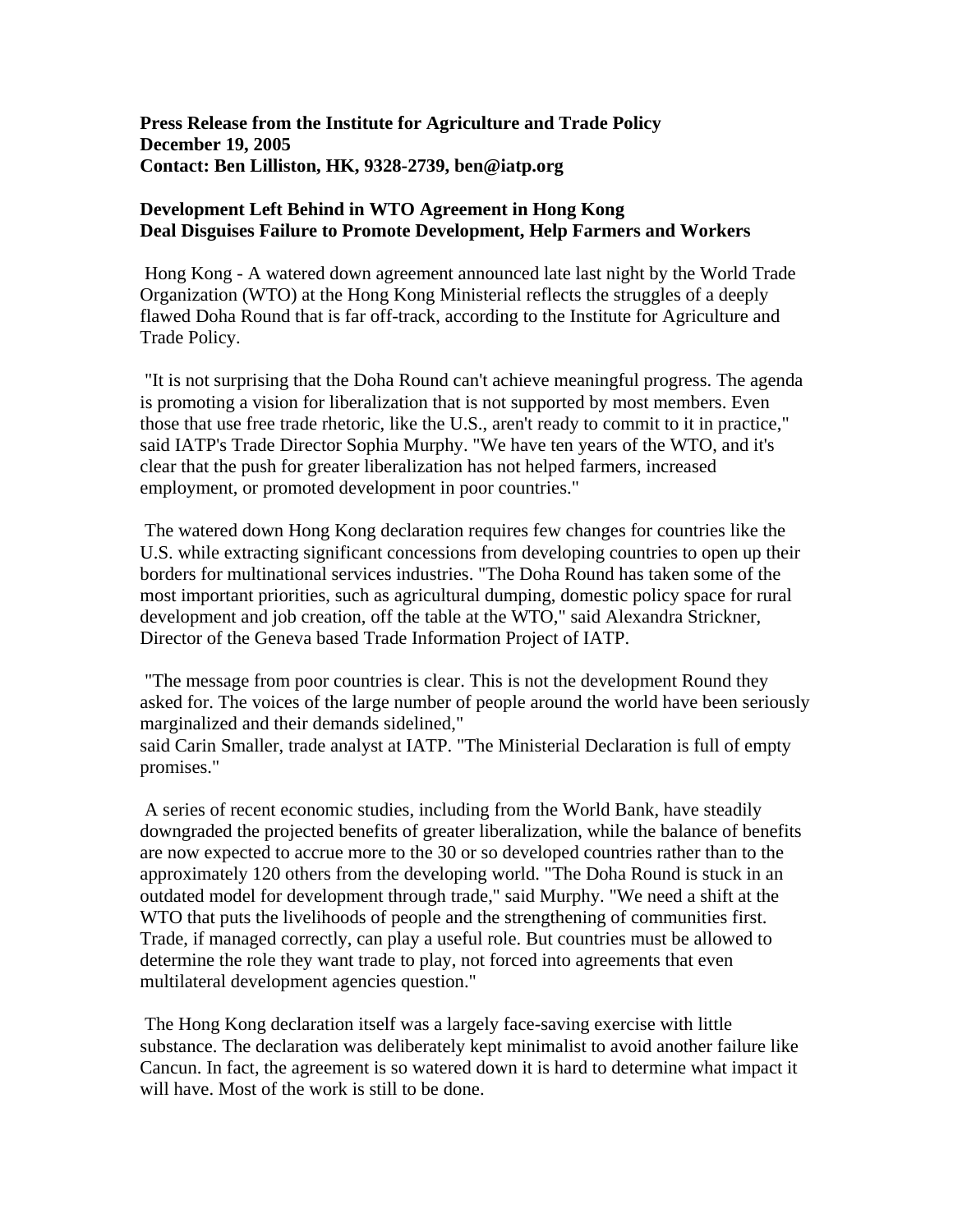Here is a brief analysis of some of the key components:

 **On NAMA (Non-Agricultural Market Access)**: The language on manufactured goods and natural resources continues to go entirely in the wrong direction, forcing the opening of markets for developing countries while threatening employment, development and the environment. Developing countries have rejected this text for years and yet the same details keep reappearing. The text proposes to cut industrial tariffs using a Swiss formula. This is the most drastic way to cut tariffs and has already been rejected in the agriculture negotiations. Such steep cuts will have a disastrous impact on developing countries' ability to build up an industrial base and to protect their natural resource base.

**On Development**: The Hong Kong development package is empty. The U.S. has offered to eliminate export subsidies on cotton but that is simply implementation of existing rules. The U.S. is already obligated to eliminate export subsidies for cotton under the Brazil-US Cotton ruling.

On duty free and quota free access to Least Developed Countries, once again, the US is offering 97 percent of tariff lines whereas only about

3 to 7 percent of U.S. tariff lines are high enough to be trade barriers. So the 3 percent gives the U.S. tremendous flexibility to protect products of real interest to LDCs, such as sugar and textiles.

In return for these empty concessions, the U.S. is demanding an aggressive liberalization commitment from developing countries that will be quite costly for their own development prospects.

**On Cotton:** The new text shows the clear limits on USTR Portman's mandate: overnight the commitment to cut domestic support on cotton was watered down from "will" to "should," which is now in brackets, after U.S. Senator Chambliss sent a letter repeating his position that cotton should not be treated separately from other crops.

**On Services:** Developing countries fought hard to weaken the language of the services text that proposed mandatory plurilateral negotiations on market access. Despite the changes made to the text, it is still in the interests of developed countries services corporations. As of the beginning of 2006, developing countries will face plurilateral services negotiations in which they will be asked to either open up their water, energy, retailing and other key infrastructural services sectors.

**On Food Aid:** At last some more detail on food aid is offered in this declaration. However, the disciplines on in-kind food aid, monetization and the resale of food aid in third country markets have yet to be negotiated, so whether the WTO will end up with rules that really control U.S. abuses of food aid programs is not yet clear.

*To read the text, and hear audio comments from IATP staff, go to: tradeobservatory.org.*